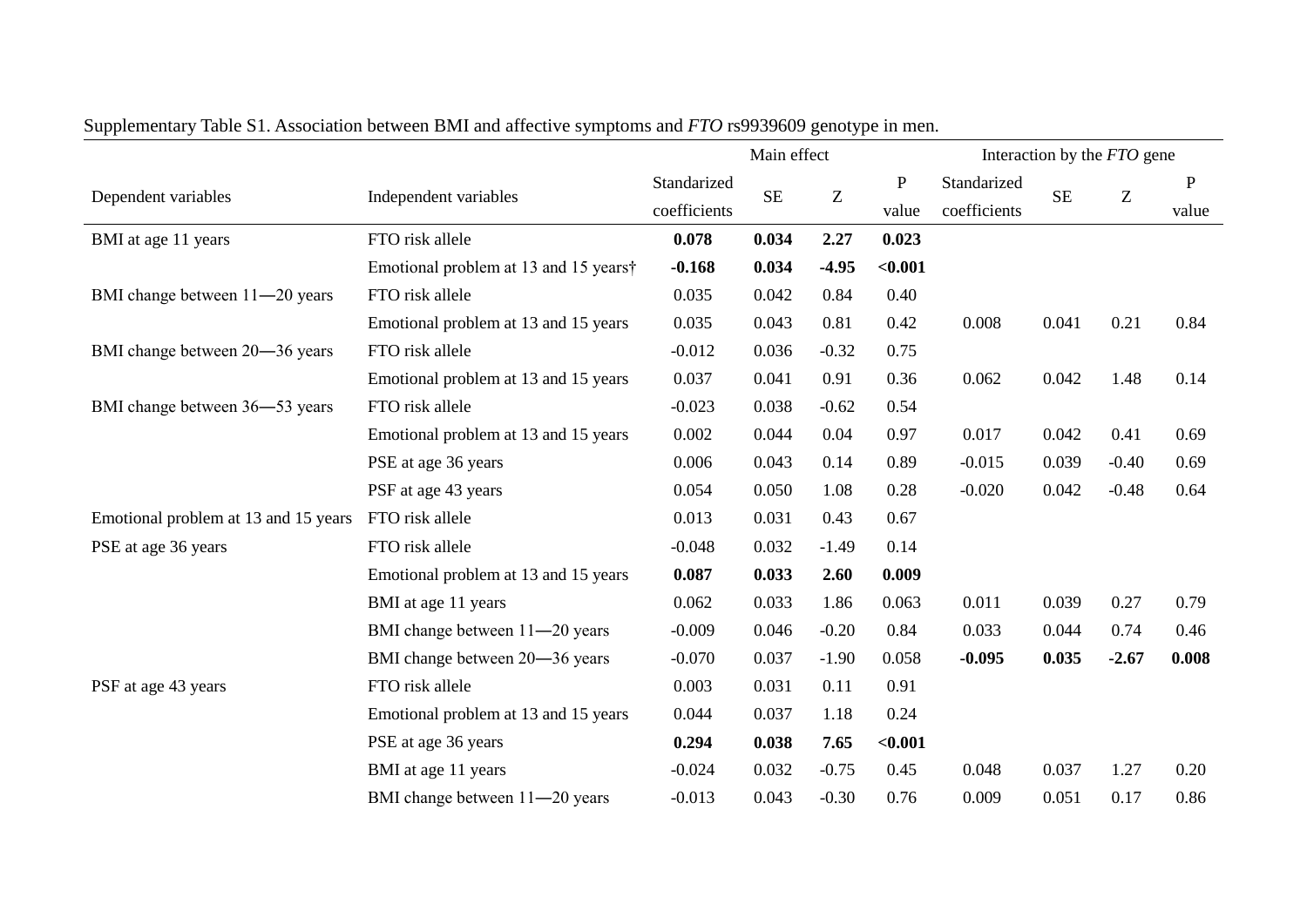|                     | BMI change between 20-36 years       | 0.007    | 0.042 | 0.18    | 0.86    | 0.018    | 0.038 | 0.46    | 0.64  |
|---------------------|--------------------------------------|----------|-------|---------|---------|----------|-------|---------|-------|
| GHQ at age 53 years | FTO risk allele                      | $-0.053$ | 0.028 | $-1.90$ | 0.057   |          |       |         |       |
|                     | Emotional problem at 13 and 15 years | 0.040    | 0.026 | 1.52    | 0.13    |          |       |         |       |
|                     | PSE at age 36 years                  | 0.129    | 0.041 | 3.17    | 0.002   |          |       |         |       |
|                     | PSF at age 43 years                  | 0.267    | 0.037 | 7.17    | < 0.001 |          |       |         |       |
|                     | BMI at age 11 years                  | $-0.009$ | 0.030 | $-0.30$ | 0.77    | $-0.027$ | 0.032 | $-0.84$ | 0.40  |
|                     | BMI change between 11-20 years       | 0.024    | 0.036 | 0.67    | 0.50    | $-0.025$ | 0.034 | $-0.73$ | 0.47  |
|                     | BMI change between 20–36 years       | $-0.002$ | 0.040 | $-0.04$ | 0.97    | 0.016    | 0.047 | 0.35    | 0.73  |
|                     | BMI change between 36–53 years       | $-0.010$ | 0.044 | $-0.23$ | 0.82    | $-0.085$ | 0.060 | $-1.41$ | 0.16  |
| GHQ at age 63 years | FTO risk allele                      | 0.041    | 0.033 | 1.26    | 0.21    |          |       |         |       |
|                     | Emotional problem at 13 and 15 years | 0.042    | 0.034 | 1.23    | 0.22    |          |       |         |       |
|                     | PSE at age 36 years                  | 0.141    | 0.044 | 3.18    | 0.001   |          |       |         |       |
|                     | PSF at age 43 years                  | 0.180    | 0.050 | 3.60    | < 0.001 |          |       |         |       |
|                     | GHQ at age 53 years                  | 0.274    | 0.052 | 5.30    | < 0.001 |          |       |         |       |
|                     | BMI at age 11 years                  | 0.034    | 0.033 | 1.02    | 0.31    | $-0.010$ | 0.039 | $-0.27$ | 0.79  |
|                     | BMI change between 11-20 years       | 0.020    | 0.043 | 0.45    | 0.65    | $-0.071$ | 0.040 | $-1.78$ | 0.074 |
|                     | BMI change between 20–36 years       | 0.075    | 0.042 | 1.79    | 0.074   | 0.063    | 0.041 | 1.54    | 0.12  |
|                     | BMI change between 36–53 years       | 0.074    | 0.049 | 1.49    | 0.14    | $-0.018$ | 0.047 | $-0.39$ | 0.70  |

Bold shows  $p < .05$ .

† Correlation between BMI at age 11 years and emotional problem at ages 13 and 15 years.

Abbreviations: BMI, body mass index; PSE, a short version of the Present State Examination; PSF, the Psychiatric Symptom Frequency scale; GHQ, the 28-item version of the General Health Questionnaire; FTO, fat mass and obesity associated gene.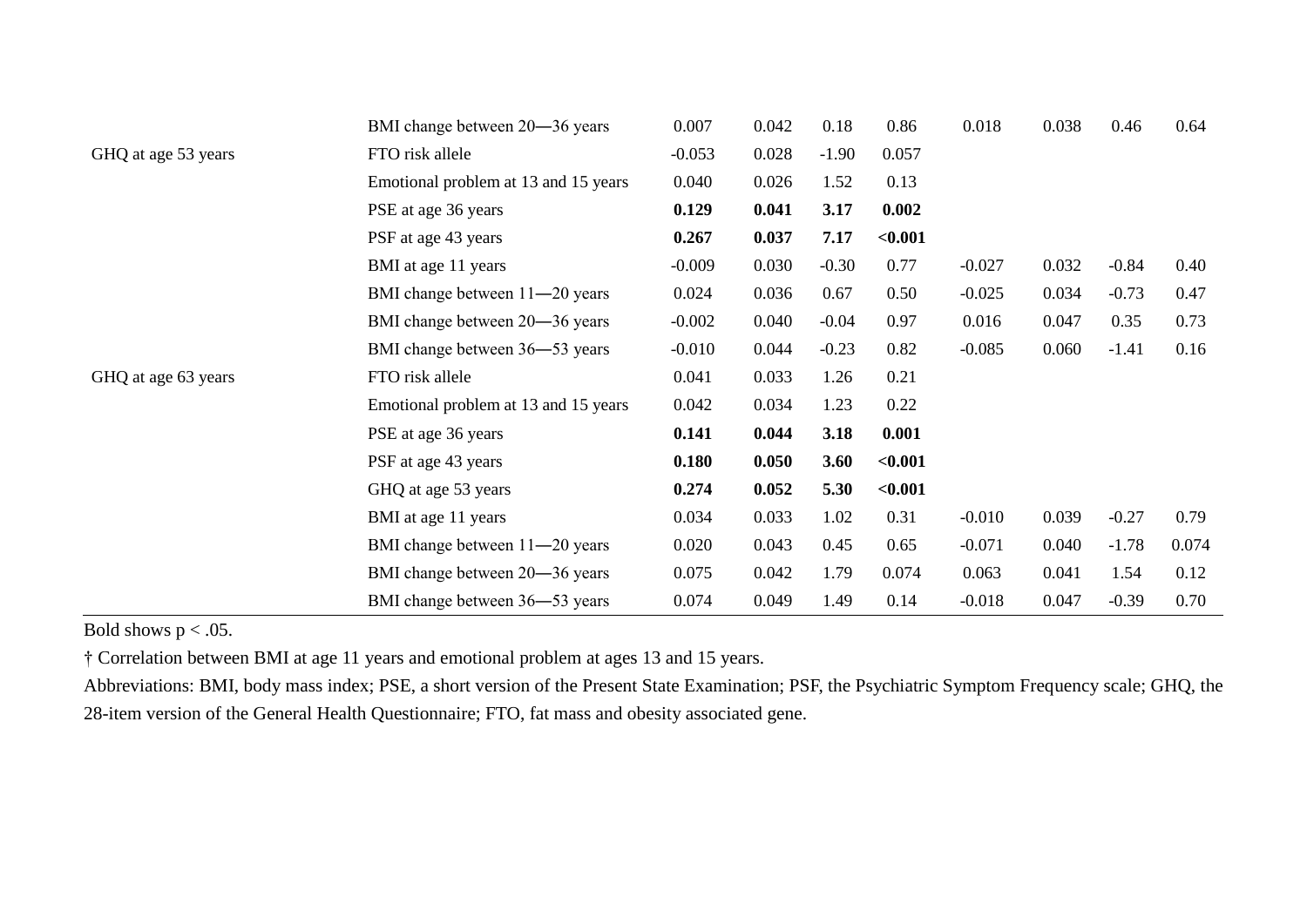| $\mathbf{r}$                         |                                       |              | Main effect |         |           |              | Interaction by the <i>FTO</i> gene |         |       |  |  |
|--------------------------------------|---------------------------------------|--------------|-------------|---------|-----------|--------------|------------------------------------|---------|-------|--|--|
|                                      |                                       | Standarized  |             |         | ${\bf P}$ | Standarized  |                                    |         | P     |  |  |
| Dependent variables                  | Independent variables                 | coefficients | <b>SE</b>   | Z       | value     | coefficients | <b>SE</b>                          | Ζ       | value |  |  |
| BMI at age 11 years                  | FTO risk allele                       | 0.105        | 0.035       | 2.98    | 0.003     |              |                                    |         |       |  |  |
|                                      | Emotional problem at 13 and 15 years† | $-0.048$     | 0.038       | $-1.27$ | 0.20      |              |                                    |         |       |  |  |
| BMI change between 11-20 years       | FTO risk allele                       | 0.077        | 0.044       | 1.75    | 0.079     |              |                                    |         |       |  |  |
|                                      | Emotional problem at 13 and 15 years  | $-0.005$     | 0.046       | $-0.11$ | 0.92      | $-0.014$     | 0.041                              | $-0.34$ | 0.73  |  |  |
| BMI change between 20-36 years       | FTO risk allele                       | $-0.056$     | 0.036       | $-1.55$ | 0.12      |              |                                    |         |       |  |  |
|                                      | Emotional problem at 13 and 15 years  | 0.076        | 0.037       | 2.04    | 0.041     | $-0.087$     | 0.037                              | $-2.37$ | 0.018 |  |  |
| BMI change between 36-53 years       | FTO risk allele                       | 0.009        | 0.034       | 0.28    | 0.78      |              |                                    |         |       |  |  |
|                                      | Emotional problem at 13 and 15 years  | 0.056        | 0.037       | 1.52    | 0.13      | 0.039        | 0.036                              | 1.09    | 0.28  |  |  |
|                                      | PSE at age 36 years                   | 0.023        | 0.040       | 0.58    | 0.57      | $-0.021$     | 0.041                              | $-0.52$ | 0.60  |  |  |
|                                      | PSF at age 43 years                   | 0.051        | 0.038       | 1.35    | 0.18      | $-0.001$     | 0.038                              | $-0.02$ | 0.99  |  |  |
| Emotional problem at 13 and 15 years | FTO risk allele                       | $-0.021$     | 0.032       | $-0.68$ | 0.50      |              |                                    |         |       |  |  |
| PSE at age 36 years                  | FTO risk allele                       | $-0.023$     | 0.030       | $-0.76$ | 0.45      |              |                                    |         |       |  |  |
|                                      | Emotional problem at 13 and 15 years  | 0.092        | 0.035       | 2.67    | 0.008     |              |                                    |         |       |  |  |
|                                      | BMI at age 11 years                   | 0.031        | 0.035       | 0.87    | 0.38      | 0.067        | 0.035                              | 1.90    | 0.058 |  |  |
|                                      | BMI change between 11-20 years        | 0.017        | 0.043       | 0.39    | 0.70      | 0.061        | 0.039                              | 1.59    | 0.11  |  |  |
|                                      | BMI change between 20-36 years        | $-0.018$     | 0.037       | $-0.49$ | 0.62      | $-0.049$     | 0.039                              | $-1.26$ | 0.21  |  |  |
| PSF at age 43 years                  | FTO risk allele                       | $-0.046$     | 0.027       | $-1.67$ | 0.095     |              |                                    |         |       |  |  |
|                                      | Emotional problem at 13 and 15 years  | $-0.014$     | 0.031       | $-0.46$ | 0.64      |              |                                    |         |       |  |  |
|                                      | PSE at age 36 years                   | 0.321        | 0.034       | 9.37    | $0.001$   |              |                                    |         |       |  |  |
|                                      | BMI at age 11 years                   | $-0.015$     | 0.032       | $-0.48$ | 0.63      | $-0.005$     | 0.032                              | $-0.16$ | 0.87  |  |  |
|                                      | BMI change between 11-20 years        | 0.069        | 0.045       | 1.53    | 0.13      | $-0.064$     | 0.034                              | $-1.88$ | 0.060 |  |  |

Supplementary Table S2. Association between BMI and affective symptoms and *FTO* rs9939609 genotype in women.